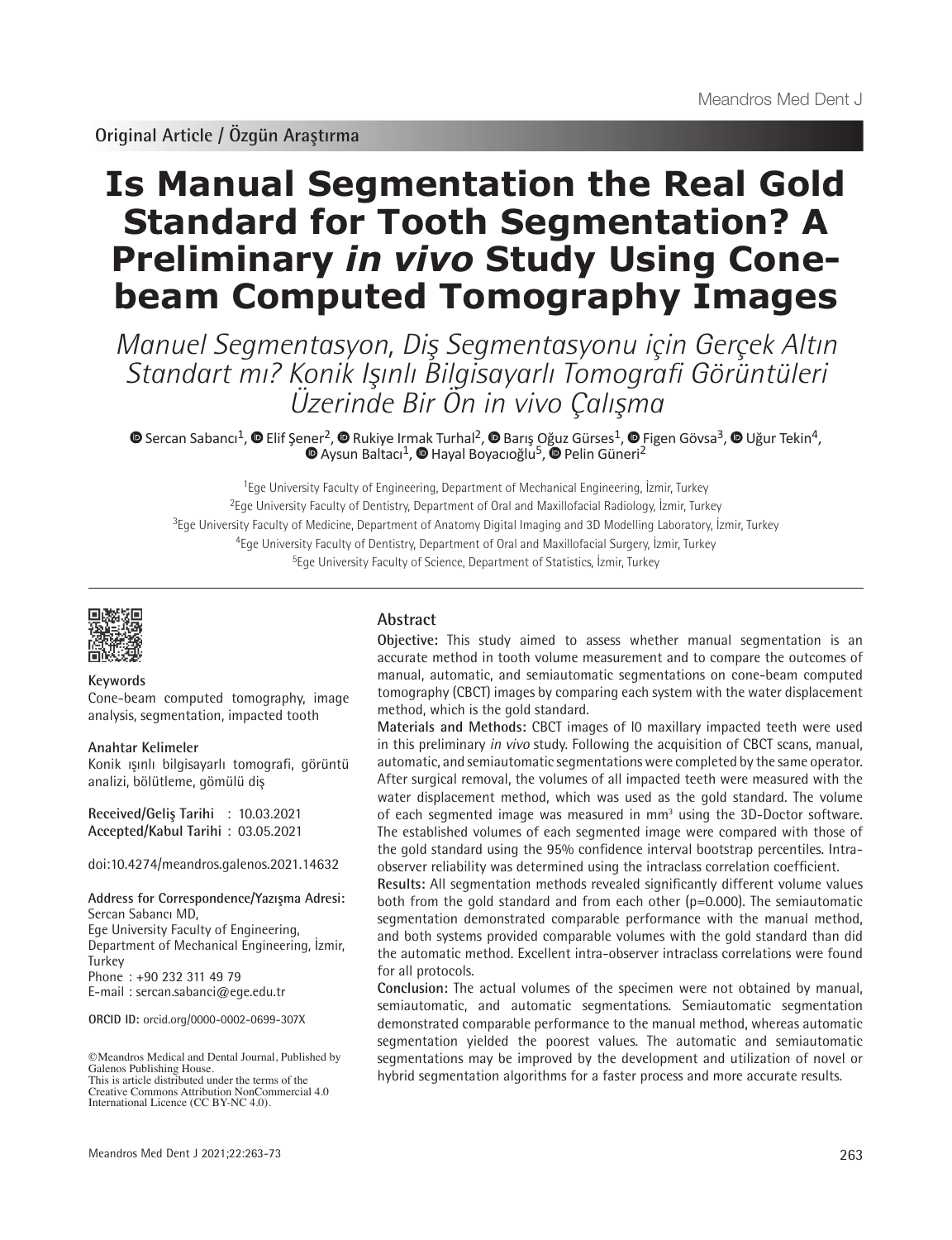# **Öz**

**Amaç:** Manuel segmentasyonun (bölütleme) diş hacmini ölçmek için doğru bir yöntem olup olmadığını değerlendirmek ve konik ışınlı bilgisayarlı tomografi (CBCT) görüntülerinde manuel, otomatik ve yarı otomatik segmentasyon sonuçlarının her birini altın standart olarak kabul edilen su deplasman yöntemi ile karşılaştırmaktır.

**Gereç ve Yöntemler:** Bu ön *in vivo* çalışmada maksiller gömülü 10 dişin CBCT görüntüleri kullanılmıştır. CBCT taramalarının alınmasının ardından manuel, otomatik ve yarı otomatik segmentasyon aynı operatör tarafından tamamlanmıştır. Cerrahi olarak çıkarıldıktan sonra tüm gömülü dişlerin hacimleri altın standart olarak kullanılan su deplasman yöntemi ile ölçülmüştür. Her bölütlenmiş görüntünün hacmi, 3D-Doctor yazılımı kullanılarak mm<sup>3</sup> cinsinden ölçülmüştür. Tüm bölütlenmiş görüntülerin belirlenen hacimleri, %95 güven aralığı bootstrap yüzdelikleri kullanılarak altın standartlarla karşılaştırılmıştır. Gözlemci içi güvenilirlik, sınıf içi korelasyon katsayısı kullanılarak belirlenmiştir.

**Bulgular:** Tüm segmentasyon yöntemleri hem altın standarttan hem de birbirinden önemli ölçüde farklı hacim değerleri ortaya çıkarmıştır (p=0,000). Yarı otomatik bölütleme, manuel yönteme benzer performans ortaya koymuş ve her iki sistem de otomatik yönteme göre altın standartla karşılaştırılabilir hacimler sağlamıştır. Tüm protokoller için mükemmel gözlemci içi sınıf içi korelasyonlar bulunmuştur.

**Sonuç:** Manuel, yarı otomatik ve otomatik segmentasyonla elde edilen sonuçlar numunelerin gerçek hacimlerinden farklı bulunmuştur. Yarı otomatik segmentasyon, manuel yönteme benzer performans sağlarken, otomatik segmentasyon altın standarda en uzak sonuçları sunmuştur. Otomatik ve yarı otomatik bölütleme, daha hızlı işlem ve daha doğru sonuçlar için yeni veya hibrit bölümleme algoritmalarının geliştirilmesi ve kullanılmasıyla iyileştirilebilir.

## **Introduction**

During the last decades, diagnostic imaging technologies have greatly increased the knowledge of normal and diseased in many fields of medical research and clinical practice. The growing number of the imaging modalities have necessitated the use of computers to facilitate data processing and analysis (1). One of those analysis modalities is image segmentation which is defined as the partitioning of an image into non-overlapping, constituent regions that are homogeneous with respect to some characteristics such as intensity or texture (2).

Segmentation can be accomplished using manual, automatic and semi-automatic methods. The most general approach to segmentation is the manual method, where the user outlines the structures slice by slice. Manual segmentation is often used as a reference for comparison with other segmentation methods (3-5), however it is subjective, userdependent, tedious and time-consuming. On the other hand, automated segmentation is a fast, easy and operator independent method (6). Unfortunately, because of the presence of inaccuracies with respect to the delineation of the borders of the image to be segmented that often requires the operators' manual intervention and guidance, this method may not be considered appropriate especially for complex medical images (7). To overcome these problems, a lot of work has been invested in semi-automatic segmentation methods (8). In semi-automatic segmentation, the components of both the automatic and manual segmentation are included. Thus, not only the advantages but also the disadvantages of both modalities are transferred, as well. This matter has raised concerns about the accuracy and utility of semi-automatic segmentation (3,4,9).

The segmentation accuracy on conventional medical computerized tomography (CT) images have been studied extensively (7,10,11). Considering the fact that conventional medical CT protocols are generally associated with relatively high radiation dose levels, cone beam computerized tomography (CBCT) has gained popularity in daily dental practice for 3D imaging of the maxillofacial and dentoalveolar structures, due to its high resolution for hard tissues and relatively low radiation exposure (10). Accurate segmentation of regions of interest by using computer algorithms is becoming increasingly important in assisting dentomaxillofacial diagnosis, treatment planning and outcome evaluation (6,12-14). On CBCT images, segmentation has been utilized to assess the tongue volume which is an important contributor to the etiology of dental malocclusions,dentofacial deformities (15) and sleep apnea disorders (16). Segmentation becomes even more imperative to avoid post-operative complications prior to dental implant placement, third molar surgical removal and other craniofacial or orthognathic surgical operations, and also to accurately diagnose numerous vascular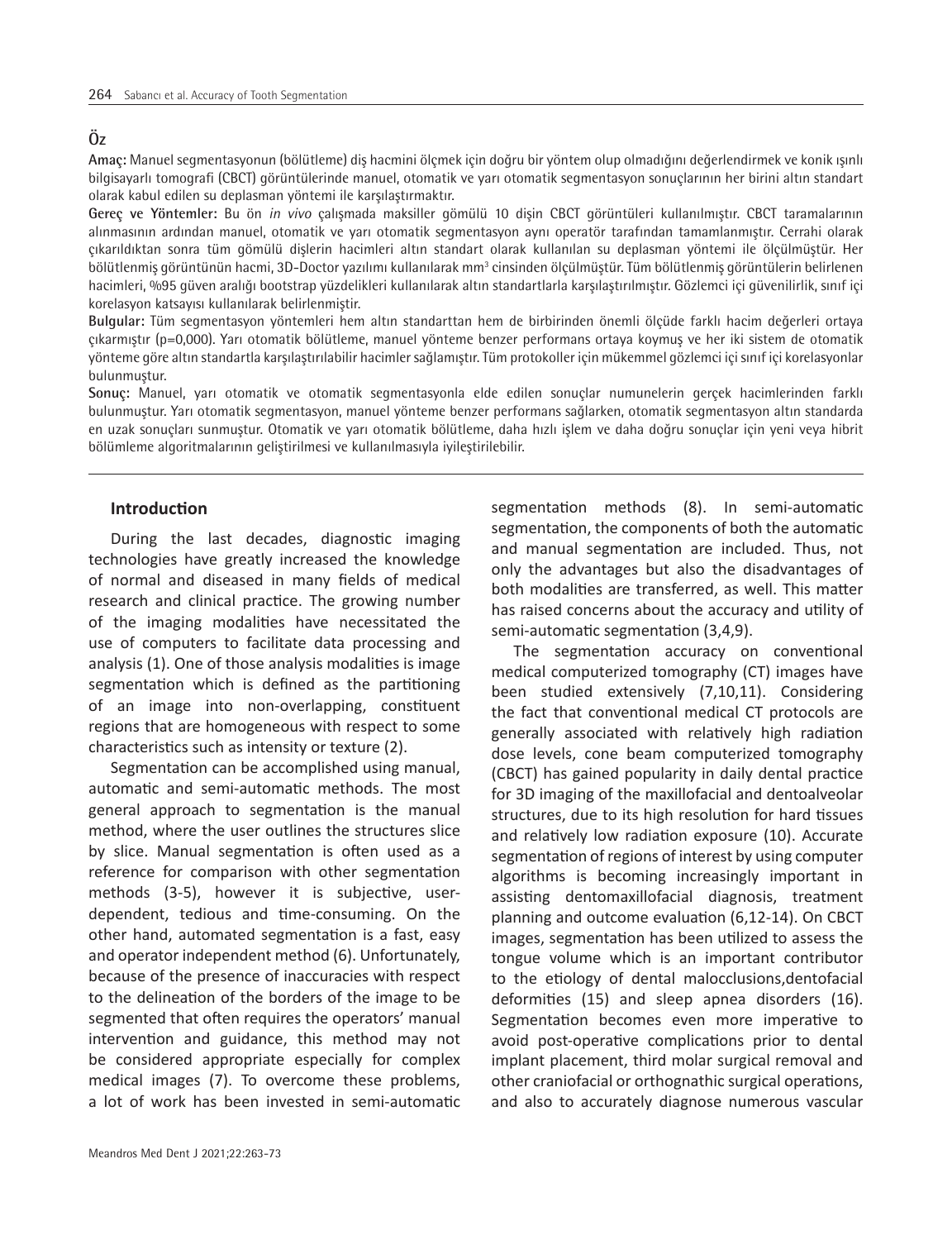and neurogenic pathologies associated with the mandibular nerve (17,18). Segmentation is also exploited for establishment of morphological changes within the temporomandibular joint to provide data about functional/pathological alterations of the mandibular complex (19,20). Additionally, for detection of the volume of neoplastic or nonneoplastic osteolytic lesions of the jaws, automatic segmentation on CBCT images can provide promising results (17,21). In orthodontics, development of the external root resorption can be observed by calculation of the volume of the tooth (4). Similarly, segmentation has been employed in the evaluation of lesion healing after endodontic surgery (13), in 3D analyses of root canal anatomy (6,22,23), and even in age estimation in forensic dentistry (24). However, CBCT images have relatively poor quality due to limited radiation exposure and low signal to noise ratio (25,26), which makes the segmentation more challenging than that in CT, especially for the tooth structures. Higher image noise, lower image contrast between the tooth root and the alveolar bone and close proximity of adjacent tooth structures are the reasons that complicate the tooth segmentation on CBCT images (27).

There are studies in dental literature evaluating the accuracy of segmentation of tooth structures by using different CBCT machines and/or 3D printing technologies (4,5,7,26,28-30). However; in most of those investigations, manual segmentation method (5,7,29) or micro-CT (4,30) have been employed as the gold standard.

To the authors' knowledge, there is no published data assessing the accuracy of the manual segmentation by comparing the volume measurements of segmented and the actual anatomical tooth using *in vivo* CBCT images. Likewise, there is no research comparing the accuracy of manual, semi-automatic and automatic tooth segmentation by using the real anatomical tooth measurements as the gold standard. Additionally, the tooth anatomical structure is unique since it has different contrast values at the crown and root, and thus, it is usually considered as a major constraint in such study designs (3). Due to this complexity, only few studies have used multi rooted teeth for age estimation in dental forensics (31,32).

In the literature, different segmentation methods are evaluated both in *ex vivo* or *in vivo* studies.

The anatomic location of the object that would be segmented is a very important parameter (3,33) since the outlines of that particular object has to be clearly delineated both manually and automatically. However, easily outlined *in vivo* hard tissues such as temporomandibular joint and impacted third molars have been utilized in many papers (19,34,35). Considering that the preferred segmentation method has to be as accurate as possible even in very complicated *in vivo* cases and the most complex tooth-root anatomical structure has been observed in the cases of impacted teeth (36), the accuracy of different segmentation needs to be assessed on impacted teeth.

Therefore, the aim of this study was to assess whether manual segmentation is an accurate method of volume measurement in impacted maxillary teeth by comparing the outcomes of manual, automatic and semi-automatic segmentation methods on CBCT images with water displacement method, which is accepted as the gold standard.

# **Materials and Methods**

# **Study Sample**

A total of 10 individuals referred to the Department of Oral and Maxillofacial Radiology, Faculty of Dentistry, Ege University for CBCT evaluation in order to assess the positions and relationships of impacted maxillary teeth with adjacent roots or other anatomic structures before surgery were included in the present pilot study. The study protocol was approved by the Ethics Committee of the Medical Faculty of Ege University (approval #16-12/11, 01.03.2017) and was conducted according to the Declaration of Helsinki on experimentation involving humans.

# **Radiographic Technique**

CBCT examinations were performed using the Kodak 9000 3D (Kodak Carestream Health, Trophy, France) system and the imaging parameters were 10 mA and 70 kVp with 2.5 mm Al equivalent filtration. CBCT acquisition of each patient was completed after a single 360° rotation with 10.8 s scan time, and a volume with a spatial resolution of 76 μm (isotropic voxel) was reconstructed. All images were taken by the same operator and the DICOM files of the CBCT images were saved to a portable hard disk.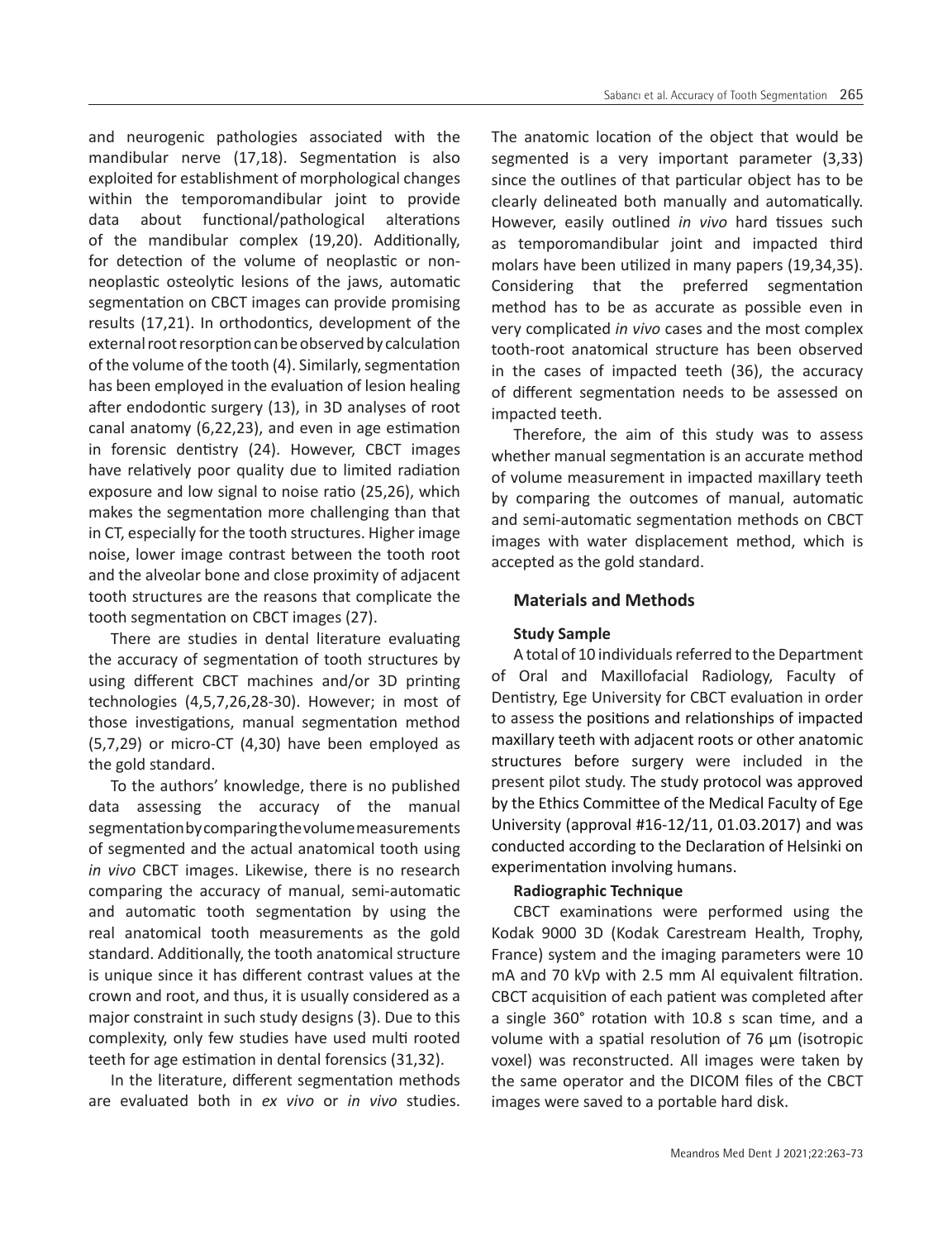## **Surgical Procedure**

Before surgery, patients were informed about possible complications of removal of the impacted tooth and their written informed consents were obtained. All impacted teeth were extracted by the same surgeon using standard surgery protocol for impacted tooth removal under local anaesthesia (2% articaine and epinephrine 1:1000.000), with similar surgical instruments.

#### **Segmentation**

CBCT images of 10 impacted teeth were used in this preliminary *in vivo* study. Manual, semi-automatic and automatic segmentation and reconstruction procedures are shown in Figure 1. Semiautomatic and automatic segmentation of DICOM images were performed by using the thresholding method. Firstly, DICOM images were imported in 3D-doctor (Able Software Corp, MA, USA) and the voxel heights of the images were calibrated. Then the region of interest



procedures

(ROI) was determined while it was ensured that the tooth which to be segmented was left in the ROI in all sections. The images were segmented with the determined threshold, reconstructed in 3D-doctor and their volumes were measured. In semi-automatic segmentation, this procedure was performed by manual editing of the images before reconstruction (Figure 1).

## **Thresholding Method**

Thresholding method is one of the basic and most important methods in the processing of medical images. This method is essentially a segmentation method for separating objects from the background by using a threshold T-value that is determined in the histogram showing the gray level distributions of the image, and the pixels in the image are compared to that threshold.

For a given image  $f(i, j)$  for any  $(i, j)$  pixel in the image, threshold image g (i, j) (37);

$$
g(i,j) = \begin{cases} 1, if f(i,j) > T \\ 0, if f(i,j) \le T \end{cases}
$$

In order to establish the optimum threshold value in automatic and semi-automatic segmentation of teeth, bisection search which is a root-finding method that can be used for one dimensional global optimization problems (38) deemed appropriate. The determination of the optimum threshold can be formulated as a minimization problem of histogram curve of the image and can be estimated by finding the local minima between the peaks points corresponding to the teeth and the background in the histogram. In this method, the optimum threshold value must be the largest threshold value that prevents over segmentation while maintaining the shape and size of the segmented teeth in the previous slice (39). On each slice of CBCT images of 10 teeth, manual (Figure 2a), semi-automatic (Figure 2b) and automatic (Figure 2c) segmentation were performed.

The manual and semi-automatic segmentation were repeated three times by the same operator. In each segmentation, the time required from the start to the end of segmentation was also recorded.

# **Reconstruction of Segmented Images and Volume Measurements**

After completion of manual, semi-automatic and Figure 1. Protocol of segmentation and reconstruction<br>automatic segmentation for 10 teeth, segmented<br>automatic segmentation for 10 teeth, segmented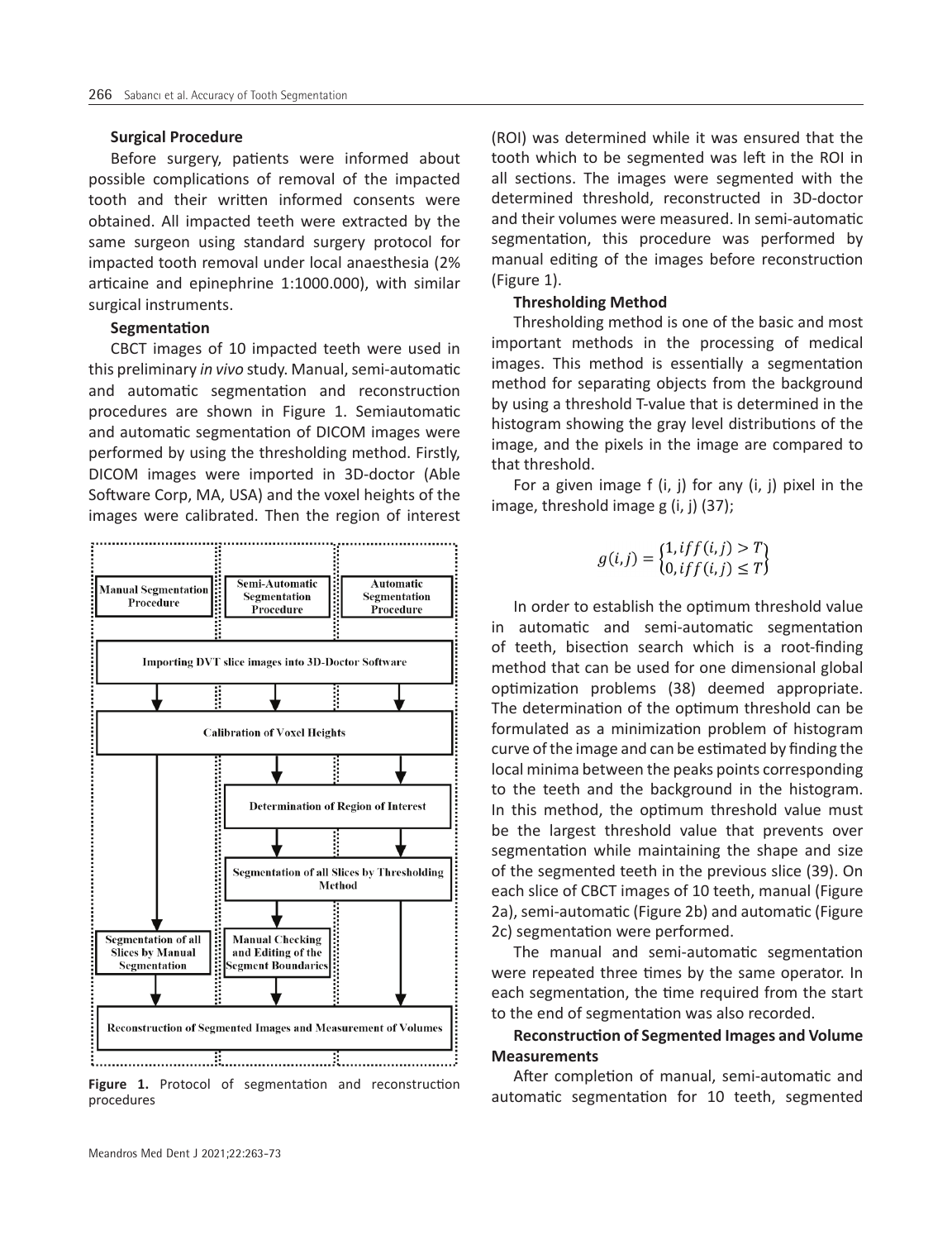section images were reconstructed in 3D-doctor software (Figure 3) to create 3D models and the radiographic volumes of the teeth were measured from these models.

# **Physical Volume Measurements of the Teeth (Gold Standard)**

The physical volumes of the operated teeth were measured with the Precisa XB 220A analytical balance using the water displacement method (Archimedes principle). A 10 mL cylinder with 0.1 mL gradations was filled with room temperature water up to the 9 mL mark and the tooth was dipped completely into the cylinder. After immersion, the water level was recorded. Using the pre and post immersion readings, the volume of each tooth was measured. The procedure was repeated three times to reduce measurement errors and the mean of three measurements was used as the physical volume of the tooth, that is the gold standard for that particular tooth.

## **Statistical Analysis**

The comparisons between the gold standards and the radiographic volumes obtained with manual, semi-automatic and automatic segmentation were performed using repeated analyses of variance. In order to assess the significance of the differences in post hoc comparisons of ANOVA analysis, bootstrapping sampling method was used. With the intention of deriving less biased standard errors, a total of 1.000 bootstraps were created from the data set. The bias, standard error and the upper and lower levels of 95% confidence interval were established. In order to assess the intraobserver agreement, the measurements were performed twice with an interval of three months and the reliability of the observer was assessed with intraclass correlation coefficient (ICC).



**Figure 2.** Images specimens of a) manuel, b) semi-automatic and c) automatic segmented image of same slices



**Figure 3.** Reconstructed 3D geometry specimen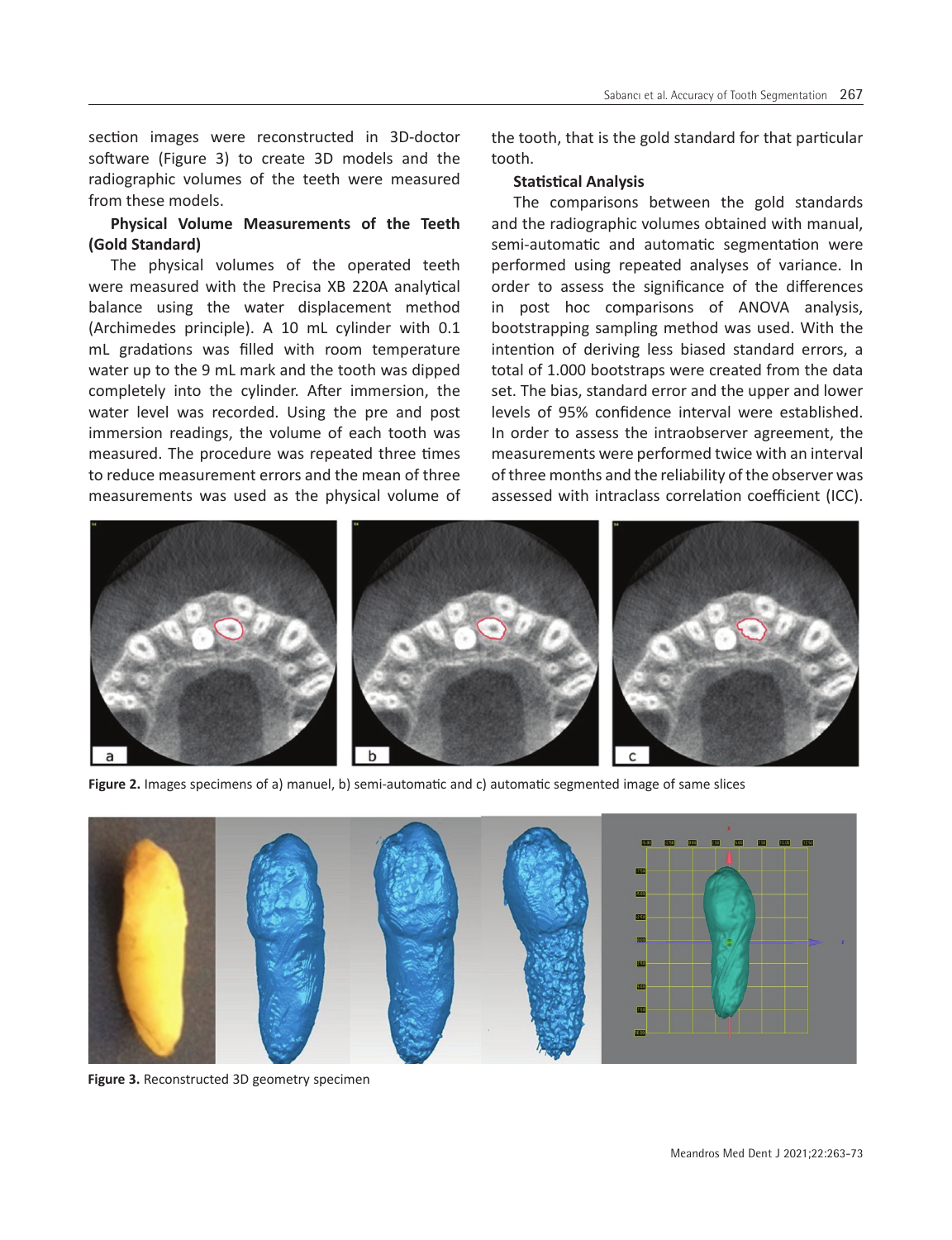The data were analyzed with SPSS version 15.0 (SPSS, Chicago, Illinois, USA). In all tests, p was set as 0.05.

## **Results**

The mean radiographic volume measurements for manual, semi-automatic and automatic segmentation and the gold standards are presented in Table 1. ANOVA analysis revealed that the differences between the gold standard and the mean volume measurements obtained with manual, semi-automatic and automatic segmentation were statistically significant in all samples (p=0.000).

The segmentation method which presented the closest values to the gold standard measurements was revealed with the post hoc bootstrap analysis (Table 2). Among 10 samples, semiautomatic method values were similar to the gold standard in 5 samples (sample #1,5,6,7 and 10), whereas manual method revealed lower differences in samples 2,3,4,8 and 9.

In the present study, the ICC was 0.999 (95% confidence interval ranged between 0.996 and 1.000) and the observer's level of reliability was considered as "excellent" (p<0.05) (ICC<0.5: poor reliability, ICC=0.5-0.75: moderate reliability, ICC=0.75-0.9: good reliability, ICC>0.90: excellent reliability).

Regarding the time required for segmentation process, the automatic segmentation lasted less than average 1 second per slice, while the manual segmentation took approximately 22 seconds per slice and the semi-automatic segmentation lasted on average 10 seconds per slice. The differences were statistically significant (p=0.000).

## **Discussion**

Segmentation using a global threshold based method on image intensity values is common in medical modeling (33,40-42). However, it has limitations in dental modeling both because of the variability of the density of the structures within the maxillofacial region and the technical capabilities of the devices and algorithms used in dental imaging (13,33). The density of tooth is heterogeneous from crown to apex and this natural feature leads to less clear difference between the root and the alveolar bone as the contrast between the root and bone decreases. This, consequently, impedes segmentation of the tooth from alveolar bone (3). In the present study, the segmentation was performed on impacted maxillary teeth, which makes this procedure especially arduous because of the close proximity of the impacted teeth to the roots and apices of the adjacent teeth and other anatomical structures. Besides, due to the strong noise, low contrast of tooth roots and sockets, and intensity inhomogeneity in CBCT images, accurate segmentation of tooth regions suffers from great challenges. Similar considerations were presented for automatic segmentation of mandibular condyle using CBCT images (19). Low bone density of the condylar bone but high density of the petrous temporal bone, presence of adjacent anatomical structures, the conical shape of the CBCT beam, and low contrast resolution of the CBCT data have been stressed as the confounding factors (19). Thus, segmentation of tooth from CBCT images to reveal the root anatomy and supporting bone requires a more comprehensive model compared with medical CT images. Recently,

| Table 1. Volumes in mm <sup>3</sup> of 3D geometries of reconstructed images and physical volume measurements of each tooth |               |                |           |                      |  |  |  |  |
|-----------------------------------------------------------------------------------------------------------------------------|---------------|----------------|-----------|----------------------|--|--|--|--|
| Sample #                                                                                                                    | <b>Manual</b> | Semi-automatic | Automatic | <b>Gold standard</b> |  |  |  |  |
|                                                                                                                             | 185.79        | 197.09         | 173.55    | 207.45               |  |  |  |  |
| 2                                                                                                                           | 184.10        | 182.59         | 181.61    | 195.06               |  |  |  |  |
| 3                                                                                                                           | 391.76        | 405.53         | 414.13    | 396.79               |  |  |  |  |
| 4                                                                                                                           | 244.66        | 236.17         | 240.43    | 264.68               |  |  |  |  |
| 5                                                                                                                           | 232.43        | 240.16         | 236.91    | 253.36               |  |  |  |  |
| 6                                                                                                                           | 163.82        | 163.24         | 169.34    | 162.22               |  |  |  |  |
|                                                                                                                             | 325.19        | 326.99         | 321.94    | 347.01               |  |  |  |  |
| 8                                                                                                                           | 304.46        | 289.17         | 283.55    | 343.63               |  |  |  |  |
| 9                                                                                                                           | 151.86        | 147.14         | 119.86    | 198.49               |  |  |  |  |
| 10                                                                                                                          | 308.68        | 312.74         | 308.4     | 366.48               |  |  |  |  |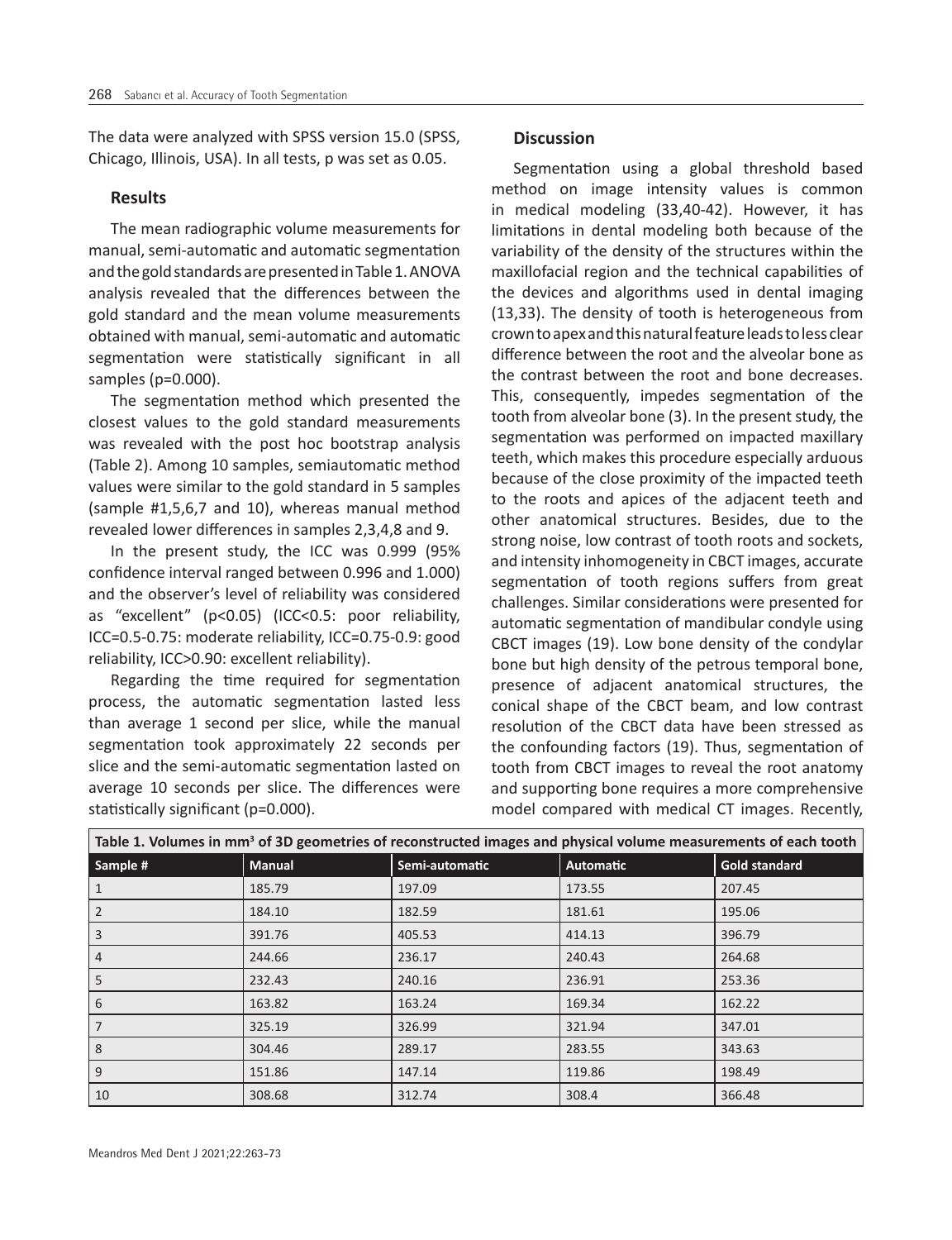| Table 2. Bootstrap analysis results of three segmentation methods |               |                  |                                       |                       |                                    |          |  |  |  |
|-------------------------------------------------------------------|---------------|------------------|---------------------------------------|-----------------------|------------------------------------|----------|--|--|--|
|                                                                   |               |                  | <b>Bootstrap multiple comparisons</b> |                       |                                    |          |  |  |  |
|                                                                   |               |                  |                                       |                       | <b>BCa 95% confidence interval</b> |          |  |  |  |
| Sample                                                            | <b>Method</b> | Mean difference* | <b>Bias</b>                           | <b>Standard error</b> | Lower                              | Upper    |  |  |  |
| $\mathbf{1}$                                                      | Manual        | 21.65            | $-0.05$                               | 1.99                  | 16.88                              | 24.56    |  |  |  |
|                                                                   | Semi-auto     | 10.36            | $-0.04$                               | 0.45                  | 9.48                               | 11.24    |  |  |  |
|                                                                   | Auto          | 33.9             | $-0.03$                               | 0.37                  | 33.24                              | 34.8     |  |  |  |
| 2                                                                 | Manual        | 10.95            | 0.05                                  | 0.41                  | 10.01                              | 11.68    |  |  |  |
|                                                                   | Semi-auto     | 12.45            | 0.01                                  | 0.2                   | 12.07                              | 12.83    |  |  |  |
|                                                                   | Auto          | 13.45            | 0.02                                  | 0.17                  | 13.01                              | 13.71    |  |  |  |
| 3                                                                 | Manual        | 5.02             | $-0.12$                               | 1.14                  | 2.98                               | 7.36     |  |  |  |
|                                                                   | Semi-auto     | $-8.73$          | $-0.11$                               | 0.98                  | $-10.21$                           | $-6.59$  |  |  |  |
|                                                                   | Auto          | $-17.33$         | 0.14                                  | 0.95                  | $-18.51$                           | $-14.96$ |  |  |  |
| 4                                                                 | Manual        | 20.02            | 0.09                                  | 1.76                  | 15.99                              | 23.12    |  |  |  |
|                                                                   | Semi-auto     | 28.51            | 0.01                                  | 1.72                  | 25.06                              | 31.59    |  |  |  |
|                                                                   | Auto          | 24.25            | $-0.01$                               | 1.34                  | 21.21                              | 26.17    |  |  |  |
| 5                                                                 | Manual        | 20.93            | $-0.03$                               | 1.04                  | 18.51                              | 22.4     |  |  |  |
|                                                                   | Semi-auto     | 13.2             | $-0.02$                               | 1.01                  | 10.83                              | 14.44    |  |  |  |
|                                                                   | Auto          | 16.45            | $-0.02$                               | 1.01                  | 14.11                              | 17.62    |  |  |  |
| 6                                                                 | Manual        | $-1.6$           | $-0.05$                               | 0.66                  | $-2.62$                            | $-0.15$  |  |  |  |
|                                                                   | Semi-auto     | $-1.02$          | $-0.08$                               | 0.64                  | $-1.87$                            | 0.49     |  |  |  |
|                                                                   | Auto          | $-7.12$          | $-0.07$                               | 0.63                  | $-7.91$                            | $-5.55$  |  |  |  |
| 7                                                                 | Manual        | 21.81            | 0.1                                   | 2.73                  | 16.36                              | 27.19    |  |  |  |
|                                                                   | Semi-auto     | 20.01            | 0.09                                  | 2.71                  | 14.57                              | 25.29    |  |  |  |
|                                                                   | Auto          | 25.05            | 0.08                                  | 2.7                   | 19.67                              | 30.31    |  |  |  |
| 8                                                                 | Manual        | 39.17            | $-0.19$                               | 3.98                  | 31.3                               | 47.3     |  |  |  |
|                                                                   | Semi-auto     | 54.46            | $-0.12$                               | 3.89                  | 47.01                              | 62.32    |  |  |  |
|                                                                   | Auto          | 60.08            | $-0.11$                               | 3.88                  | 52.65                              | 67.91    |  |  |  |
| 9                                                                 | Manual        | 46.62            | 0.01                                  | 2.07                  | 42.03                              | 49.98    |  |  |  |
|                                                                   | Semi-auto     | 51.34            | 0.01                                  | 2.06                  | 46.79                              | 54.64    |  |  |  |
|                                                                   | Auto          | 78.62            | 0.07                                  | 2.06                  | 74.08                              | 81.9     |  |  |  |
| 10                                                                | Manual        | 57.79            | $-0.02$                               | 1.84                  | 54.38                              | 61.24    |  |  |  |
|                                                                   | Semi-auto     | 53.74            | 0.13                                  | 1.06                  | 51.56                              | 55.37    |  |  |  |
|                                                                   | Auto          | 58.07            | 0.12                                  | 1.02                  | 55.53                              | 59.39    |  |  |  |

several segmentation methods and processing algorithms are being actively developed to overcome these problems. Some have proposed to segment the crown and the root separately with two level set approaches (3,4,12,28) and others have proposed improved hybrid active contour model to accurately distinguish tooth structure from its surroundings (9,39). However, in most of these studies, segmentation accuracy was tested by methods that could only be

implemented under *in vitro* conditions (9,12,28,39). Performing the experiments under *in vitro* settings does not accurately mimic clinical environments, and therefore, they do not represent the real efficacy and accuracy of segmentation methods. Only a few studies have tried to determine the accuracy of volumetric analysis of teeth on *in vivo* images using CBCT (3,4,33). In 2010, Liu et al. (3) evaluated the validity of *in vivo* tooth volume determinations using two different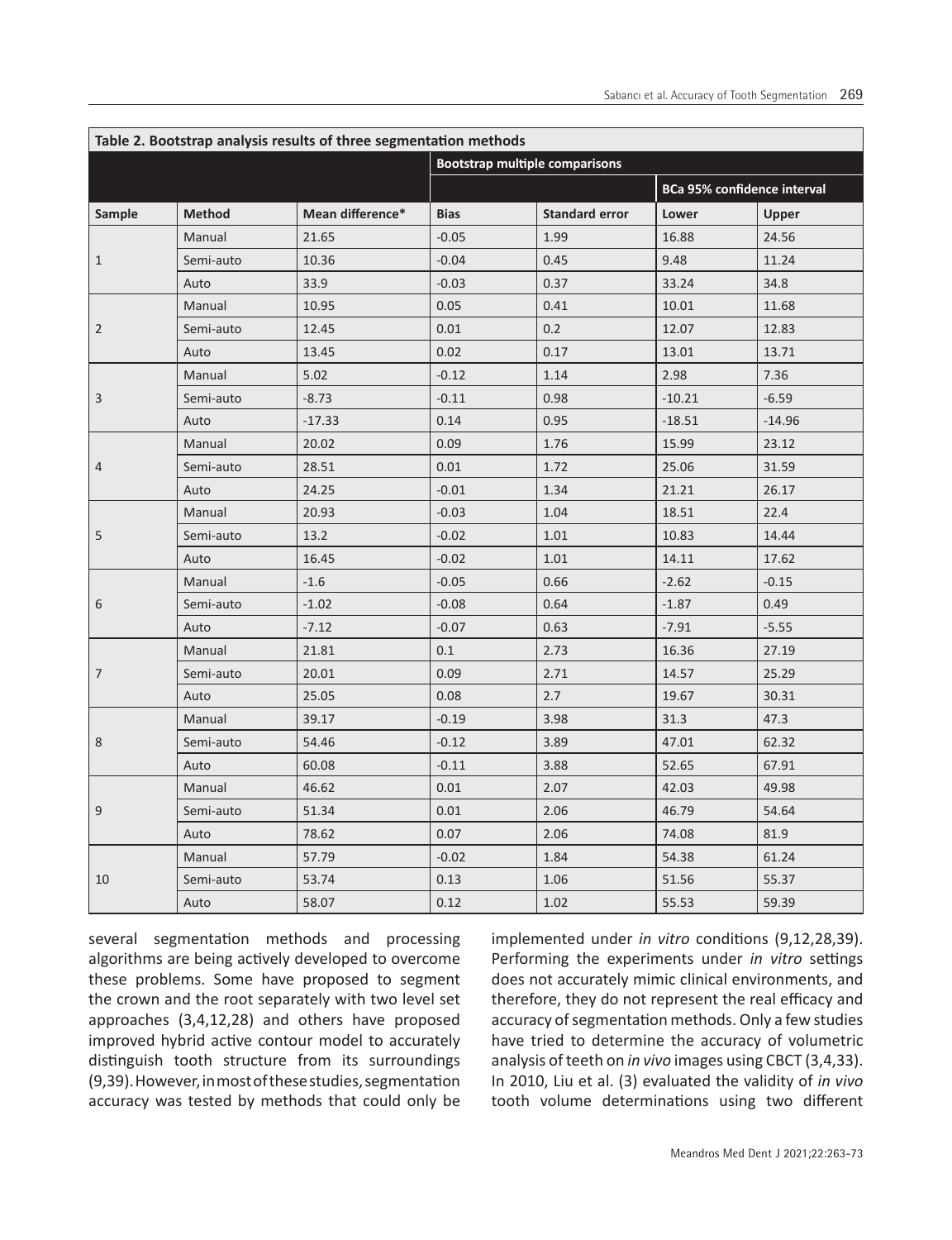CBCT machines with different exposure settings. The authors used water displacement method as the gold standard to assess and compare the CBCT and actual volume values of 24 premolar teeth. They found that there was a significant difference between the physical volume measurements of the extracted teeth and CBCT measurements (p<0.05). However, the accuracy of only one segmentation method (semi-automated with manual intervention) was evaluated in that study. Besides, using two observers and two different CBCT machines on segmentation procedure showed statistically different tendencies with the CBCT volumetric measurements. In another study by Wang et al. (4), 27 premolars were scanned with CBCT before extraction and with micro-CT after extraction (micro-CT was used as a reference system for comparison). The authors utilized an individual segmentation threshold and revealed comparable results with CBCT and micro-CT. Recently, the accuracy of tooth segmentation was evaluated using four different windowing protocols for manual method by comparing the volumes obtained from CBCT segmentations. Laser scanning method was employed as the gold standard and the results revealed that only one windowing protocol showed significantly closer volumes to the gold standard (33). Most of these studies evaluating the accuracy of different segmentation procedures have used manual segmentation as the gold standard (5,7,29). However, to the authors knowledge, there is no study in the literature that used *in vivo* CBCT images to evaluate the accuracy of manual segmentation by using the physical tooth volume as the gold standard and to compare three different tooth segmentation procedures. The present study revealed that even though manual segmentation method requires meticulous delineation of the structures which are to be segmented, it provides significantly different volumetric values from the actual volume of the specimen and cannot be considered as the gold standard. So, in clinical applications of segmentation, especially prior to surgical operations in complicated cases, the reliability of the manual segmentation shall be questioned.

Image segmentation-based volume assessment is presented as an accurate method that provides comparative analysis of jaw lesions (17). However, the results of the present study showed that mean

radiographic volume measurements for manual, semi-automatic and automatic segmentation were significantly lower than the gold standard values. It's stated that using a uniform threshold for tooth segmentation could result in data loss because of the variable density values of teeth and surrounding tissues among different individuals (3). Additionally, the threshold level needed to be adjusted since the anatomy and density of a tooth is heterogeneous from the crown to the apex. A tooth crown is easier to segment due to its mineralized enamel which presents a distinct contrast with the adjacent air. On the contrary, there is a less clear difference between the root tissue and the surrounding alveolar bone. These anatomical characteristics cause heterogeneity of the tissue density which results with significantly different densities from crown to apex on the image, leading to more complicated segmentation process (12). Our lower mean radiographic volume measurements for manual, semi-automatic and automatic segmentation than the gold standard values may be the outcome of this above-mentioned data loss due to the uniform threshold level. Due to these findings, application of different threshold values to the crown and root of the tooth rather than using a single and standard threshold may be suggested for automatic and semiautomatic segmentation.

The other parameters that could influence the qualitative and quantitative aspects of segmentation procedure were the maxillary or mandibular location of the tooth (3), and the position of the tooth within the alveolar arch (33). Previous studies revealed that mandibles show a better CBCT image quality than maxillae since it has greater contrast between the dental alveolus and the surrounding cortex (43). Most of tooth segmentation studies concluded that segmentation procedure becomes more difficult when the roots are closer to the cortical bone or in close contact with adjacent teeth (3,33). In the present study, the impacted teeth were not at their original positions within the dental arch and were located mostly close to the adjacent teeth and cortical bone. Additionally, all of our cases were the maxillary impacted teeth, and since maxillae have poorer image quality, this was probably the most prominent cause of the challenges in delineation of anatomic structures. These parameters may be other possible reasons of lower radiographic volume measurement values as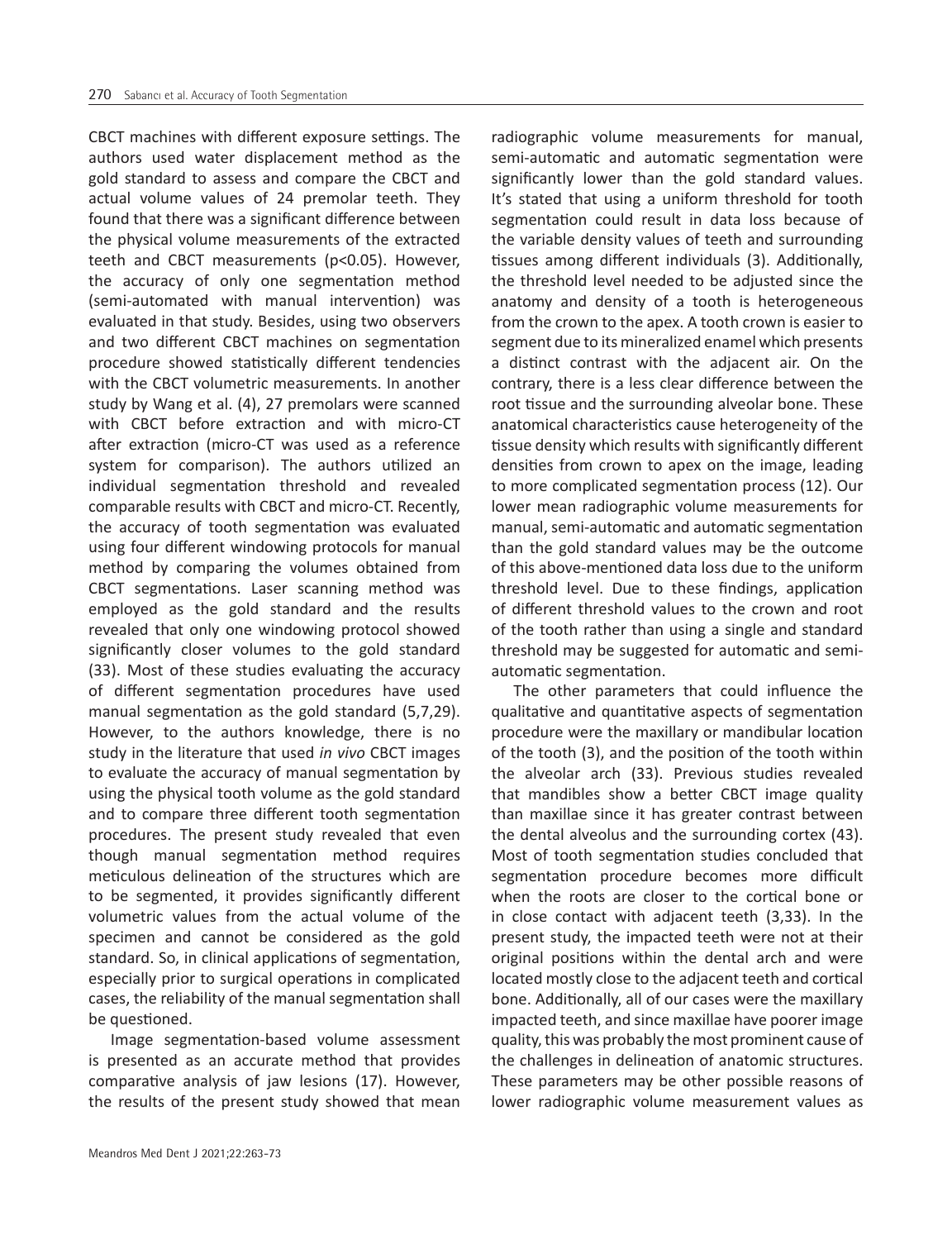compared with the gold standard. Considering the literature, the cases utilized in the present were the most complicated and challenging ones for *in vivo* segmentation procedure.

Despite potential indications for dental segmentation, enrollment of the observers is still considered as the major pitfall of the technique. Using more than one observer has resulted with varying radiographic volume measurements obtained with CBCT images and gold standard, and statistically significant difference between the observers was attributed as the cause of this outcome (3). Both for manual and semi-automatic segmentation procedures, human eye is required to delineate the structures of interest from the adjacent areas (29) and this may be the origin of subjectivity of the observers. Additionally, the experience and the knowledge of the observer regarding the dental anatomy contribute to the overall performance and consequently, the accuracy of the segmentation process (33). Another problem is the time spent during segmentation procedures. Elongated procedure time especially during the manual segmentation process may cause tiredness of the observers, and influence the reliability of the observer/method (7,44). This was also observed in the present study, and manual segmentation required more time than the semiautomatic and automatic segmentation procedures.

A major limitation of the present pilot study is the small number of sample size. The integrity of the tooth material was vital to measure the actual tooth volume, which was the gold standard. Unfortunately, it was difficult to remove the impacted maxillary teeth as intact structures during surgical operations, and this was the main reason of low sample size. At this point, in order to help to diminish the time spent and subjective aspects of the segmentation procedure, further studies are required with a larger sample size to investigate the development and performance of new or hybrid algorithms on semi-automatic segmentation.

## **Conclusion**

For the first time in the literature, the present study has evaluated the accuracy of manual, semiautomatic and automatic segmentation methods by comparing the radiographic volumetric values of the teeth obtained on *in vivo* CBCT images and the physical teeth volumes. Even though *in vivo* conditions complicated the segmentation of the teeth, we observed that radiographic volume values that were acquired with manual segmentation were significantly different than the physical volumes of the teeth. Our results revealed that automatic segmentation yielded the poorest values whereas semi-automatic segmentation was as accurate as manual segmentation procedure. The automatic and semi-automatic segmentation methods may be improved by development and utilization of novel or hybrid segmentation algorithms for more accurate results, that is imperative especially for treatment planning of surgical operations which may possess significant postoperative complications.

## **Acknowledgement**

This study was funded by Ege University with Scientific Research project number: 17-DİŞ-015.

## **Ethics**

**Ethics Committee Approval:** The study protocol was approved by the Ethics Committee of the Medical Faculty of Ege University (approval #16-12/11, 01.03.2017) and was conducted according to the Declaration of Helsinki on experimentation involving humans.

**Informed Consent:** Informed consent was obtained.

**Peer-review:** Externally peer-reviewed.

#### **Authorship Contributions**

Concept: P.G., E.Ş., S.S., F.G., Design: P.G., E.Ş., S.S., Supervision: P.G., F.G., E.Ş., Fundings: B.O.G., P.G., E.Ş., Materials: U.T., Data Collection or Processing: R.I.T., Analysis or Interpretation: S.S., H.B., Literature Search: A.B., E.Ş., Writing: E.Ş., P.G., S.S., Critical Review: P.G., E.Ş., A.B., S.S., B.O.G.

**Conflict of Interest:** No conflict of interest was declared by the authors.

**Financial Disclosure:** The authors declared that this study received no financial support.

# **References**

- 1. Pham DL, Xu C, Prince JL. Current methods in medical image segmentation. Annu Rev Biomed Eng 2000; 2: 315-37.
- 2. Pal NR, Pal SK. A review on image segmentation techniques. Pattern Recognit 1993; 26: 1277-94.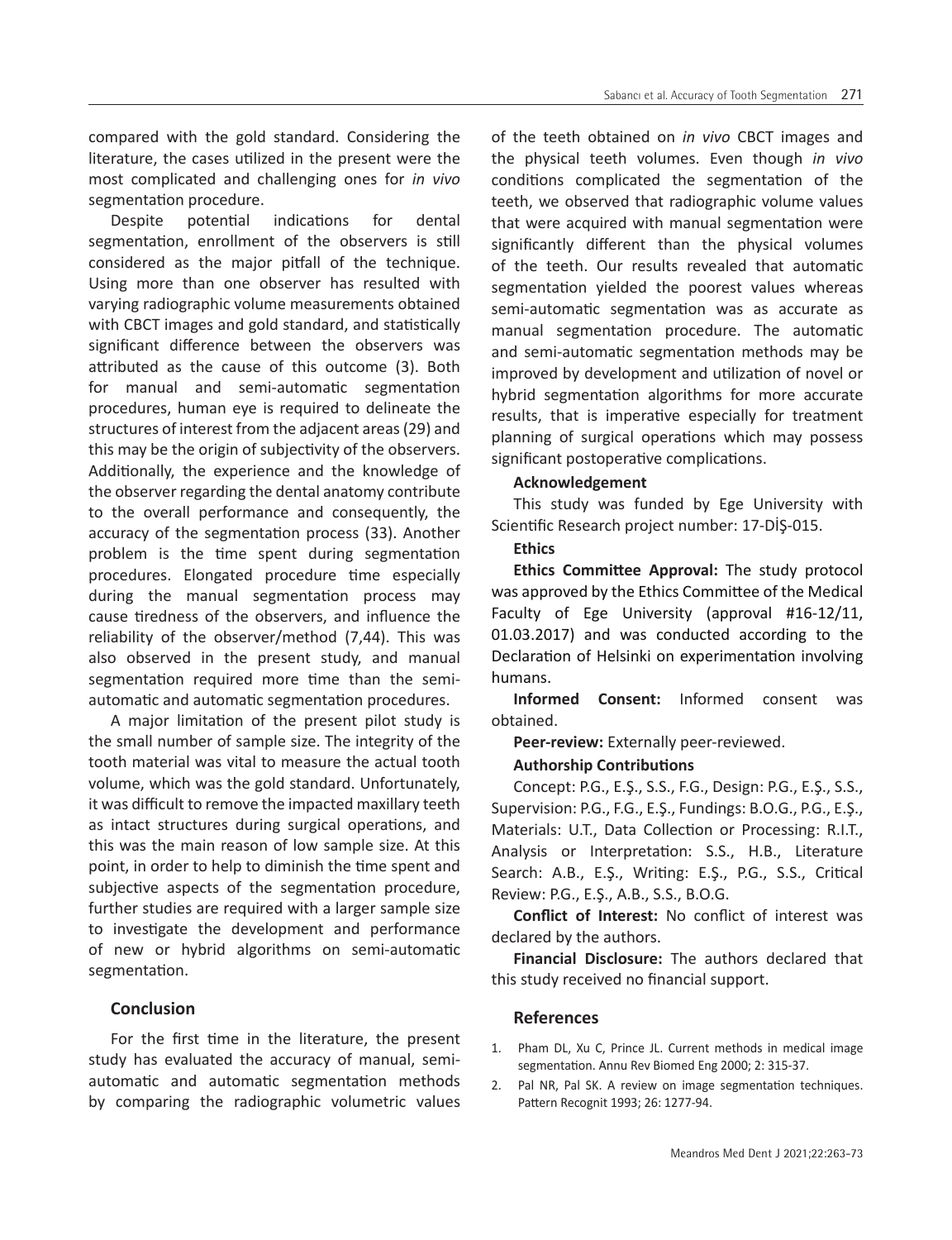- 3. Liu Y, Olszewski R, Alexandroni ES, Enciso R, Xu T, Mah JK. The validity of in vivo tooth volume determinations from cone-beam computed tomography. Angle Orthod 2010; 80: 160-6.
- 4. Wang Y, He S, Yu L, Li J, Chen S. Accuracy of volumetric measurement of teeth in vivo based on cone beam computer tomography. Orthod Craniofac Res 2011; 14: 206-12.
- 5. Forst D, Nijjar S, Flores-Mir C, Carey J, Secanell M, Lagravere M. Comparison of in vivo 3D cone-beam computed tomography tooth volume measurement protocols. Prog Orthod 2014; 15: 69.
- 6. Michetti J, Georgelin-Gurgel M, Mallet JP, Diemer F, Boulanouar K. Influence of CBCT parameters on the output of an automatic edge-detection-based endodontic segmentation. Dentomaxillofac Radiol 2015; 44: 20140413.
- 7. Rana M, Modrow D, Keuchel J, Chui C, Rana M, Wagner M, et al. Development and evaluation of an automatic tumor segmentation tool: a comparison between automatic, semiautomatic and manual segmentation of mandibular odontogenic cysts and tumors. J Craniomaxillofac Surg 2015; 43: 355-9.
- 8. Schenk A, Prause G, Peitgen HO. Efficient semiautomatic segmentation of 3D objects in medical images. In: Lecture Notes in Computer Science (including subseries Lecture Notes in Artificial Intelligence and Lecture Notes in Bioinformatics) 2000; 1-10.
- 9. Wang Y, Liu S, Wang G, Liu Y. Accurate tooth segmentation with improved hybrid active contour model. Phys Med Biol 2018; 64: 015012.
- 10. Loubele M, Maes F, Schutyser F, Marchal G, Jacobs R, Suetens P. Assessment of bone segmentation quality of cone-beam CT versus multislice spiral CT: a pilot study. Oral Surg Oral Med Oral Pathol Oral Radiol Endod 2006; 102: 225-34.
- 11. Xia Z, Gan Y, Chang L, Xiong J, Zhao Q. Individual tooth segmentation from CT images scanned with contacts of maxillary and mandible teeth. Comput Methods Programs Biomed 2017; 138: 1-12.
- 12. Ji DX, Ong SH, Foong KW. A level-set based approach for anterior teeth segmentation in cone beam computed tomography images. Comput Biol Med 2014; 50: 116-28.
- 13. Schloss T, Sonntag D, Kohli MR, Setzer FC. A Comparison of 2 and 3-dimensional Healing Assessment after Endodontic Surgery Using Cone-beam Computed Tomographic Volumes or Periapical Radiographs. J Endod 2017; 43: 1072-9.
- 14. Queiroz PM, Rovaris K, Santaella GM, Haiter-Neto F, Freitas DQ. Comparison of automatic and visual methods used for image segmentation in Endodontics: a microCT study. J Appl Oral Sci 2017; 25: 674-9.
- 15. Uysal T, Yagci A, Ucar FI, Veli I, Ozer T. Cone-beam computed tomography evaluation of relationship between tongue volume and lower incisor irregularity. Eur J Orthod 2013; 35: 555-62.
- 16. Rana SS, Kharbanda OP, Agarwal B. Influence of tongue volume, oral cavity volume and their ratio on upper airway: A cone beam computed tomography study. J Oral Biol Craniofac Res 2020; 10: 110-7.
- 17. Kauke M, Safi AF, Grandoch A, Nickenig HJ, Zöller J, Kreppel M. Image segmentation-based volume approximation-volume as

a factor in the clinical management of osteolytic jaw lesions. Dentomaxillofac Radiol 2019; 48: 20180113.

- 18. Kwak GH, Kwak EJ, Song JM, Park HR, Jung YH, Cho BH, et al. Automatic mandibular canal detection using a deep convolutional neural network. Sci Rep 2020; 10: 5711.
- 19. Verhelst PJ, Shaheen E, de Faria Vasconcelos K, Van der Cruyssen F, Shujaat S, Coudyzer W, et al. Validation of a 3D CBCT-based protocol for the follow-up of mandibular condyle remodeling. Dentomaxillofac Radiol 2020; 49: 20190364.
- 20. Altan Şallı G, Öztürkmen Z. Semi-automated three-dimensional volumetric evaluation of mandibular condyles. Oral Radiol 2021; 37: 66-73.
- 21. Abdolali F, Zoroofi RA, Otake Y, Sato Y. Automatic segmentation of maxillofacial cysts in cone beam CT images. Comput Biol Med 2016; 72: 108-19.
- 22. Anssari Moin D, Hassan B, Wismeijer D. A novel approach for custom three-dimensional printing of a zirconia root analogue implant by digital light processing. Clin Oral Implants Res 2017; 28: 668-70.
- 23. Verweij JP, Jongkees FA, Anssari Moin D, Wismeijer D, van Merkesteyn JPR. Autotransplantation of teeth using computeraided rapid prototyping of a three-dimensional replica of the donor tooth: a systematic literature review. Int J Oral Maxillofac Surg 2017; 46: 1466-74.
- 24. Vandevoort FM, Bergmans L, Van Cleynenbreugel J, Bielen DJ, Lambrechts P, Wevers M, et al. Age calculation using X-ray microfocus computed tomographical scanning of teeth: a pilot study. J Forensic Sci 2004; 49: 787-90.
- 25. Shahbazian M, Jacobs R, Wyatt J, Denys D, Lambrichts I, Vinckier F, et al. Validation of the cone beam computed tomography-based stereolithographic surgical guide aiding autotransplantation of teeth: clinical case-control study. Oral Surg Oral Med Oral Pathol Oral Radiol 2013; 115: 667-75.
- 26. Shaheen E, Khalil W, Ezeldeen M, Van de Casteele E, Sun Y, Politis C, et al. Accuracy of segmentation of tooth structures using 3 different CBCT machines. Oral Surg Oral Med Oral Pathol Oral Radiol 2017; 123: 123-8.
- 27. Hiew LT, Ong SH, Foong KWC. Tooth segmentation from conebeam CT using graph cut. In: APSIPA ASC 2010 - Asia-Pacific Signal and Information Processing Association Annual Summit and Conference 2010; 272-5.
- 28. Khalil W, EzEldeen M, Van De Casteele E, Shaheen E, Sun Y, Shahbazian M, et al. Validation of cone beam computed tomography-based tooth printing using different threedimensional printing technologies. Oral Surg Oral Med Oral Pathol Oral Radiol 2016; 121: 307-15.
- 29. Vallaeys K, Kacem A, Legoux H, Le Tenier M, Hamitouche C, Arbab-Chirani R. 3D dento-maxillary osteolytic lesion and active contour segmentation pilot study in CBCT: semi-automatic vs manual methods. Dentomaxillofac Radiol 2015; 44: 20150079.
- 30. Wang Y, He S, Guo Y, Wang S, Chen S. Accuracy of volumetric measurement of simulated root resorption lacunas based on cone beam computed tomography. Orthod Craniofac Res 2013; 16: 169-76.